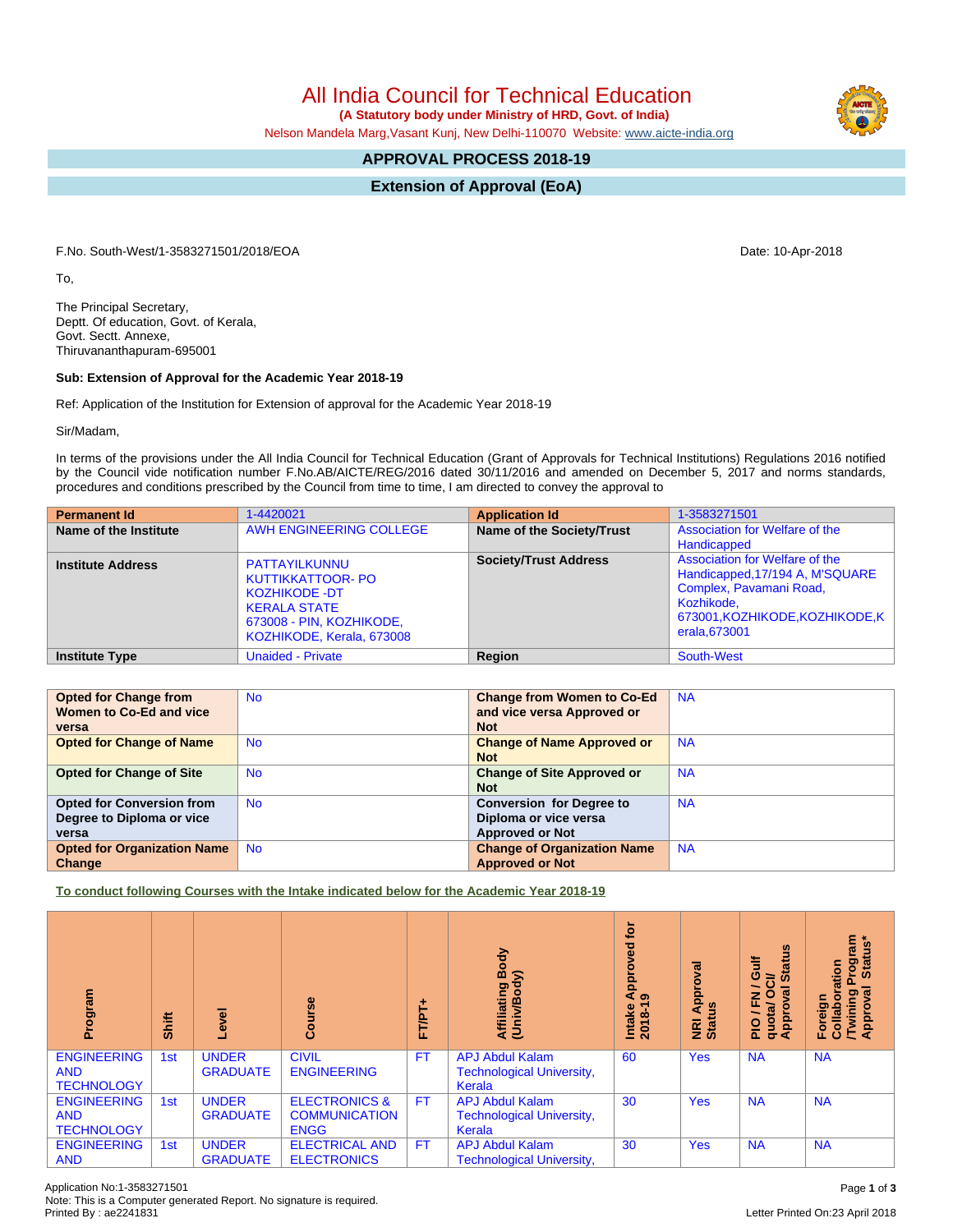| <b>TECHNOLOGY</b>                                     |     |                                 | <b>ENGINEERING</b>                                            |           | Kerala                                                               |    |            |           |           |
|-------------------------------------------------------|-----|---------------------------------|---------------------------------------------------------------|-----------|----------------------------------------------------------------------|----|------------|-----------|-----------|
| <b>ENGINEERING</b><br><b>AND</b><br><b>TECHNOLOGY</b> | 1st | <b>UNDER</b><br><b>GRADUATE</b> | <b>MECHANICAL</b><br><b>ENGINEERING</b>                       | <b>FT</b> | <b>APJ Abdul Kalam</b><br><b>Technological University,</b><br>Kerala | 60 | <b>Yes</b> | <b>NA</b> | <b>NA</b> |
| <b>ENGINEERING</b><br><b>AND</b><br><b>TECHNOLOGY</b> | 1st | <b>UNDER</b><br><b>GRADUATE</b> | <b>COMPUTER</b><br><b>SCIENCE &amp;</b><br><b>ENGINEERING</b> | <b>FT</b> | <b>APJ Abdul Kalam</b><br><b>Technological University,</b><br>Kerala | 60 | <b>Yes</b> | <b>NA</b> | <b>NA</b> |
| <b>MCA</b>                                            | 1st | <b>POST</b><br><b>GRADUATE</b>  | <b>MASTERS IN</b><br><b>COMPUTER</b><br><b>APPLICATIONS</b>   | <b>FT</b> | <b>APJ Abdul Kalam</b><br><b>Technological University,</b><br>Kerala | 30 | <b>Yes</b> | <b>NA</b> | <b>NA</b> |
| <b>ENGINEERING</b><br><b>AND</b><br><b>TECHNOLOGY</b> | 1st | <b>POST</b><br><b>GRADUATE</b>  | <b>VLSI</b>                                                   | <b>FT</b> | <b>APJ Abdul Kalam</b><br><b>Technological University,</b><br>Kerala | 18 | <b>NA</b>  | <b>NA</b> | <b>NA</b> |
| <b>ENGINEERING</b><br><b>AND</b><br><b>TECHNOLOGY</b> | 1st | <b>POST</b><br><b>GRADUATE</b>  | <b>STRUCTURAL</b><br><b>ENGINEERING</b>                       | <b>FT</b> | <b>APJ Abdul Kalam</b><br><b>Technological University,</b><br>Kerala | 18 | <b>NA</b>  | <b>NA</b> | <b>NA</b> |
| <b>ENGINEERING</b><br><b>AND</b><br><b>TECHNOLOGY</b> | 1st | <b>POST</b><br><b>GRADUATE</b>  | <b>COMPUTER</b><br><b>SCIENCE &amp;</b><br><b>ENGINEERING</b> | <b>FT</b> | <b>APJ Abdul Kalam</b><br><b>Technological University,</b><br>Kerala | 18 | <b>NA</b>  | <b>NA</b> | <b>NA</b> |
| <b>ENGINEERING</b><br><b>AND</b><br><b>TECHNOLOGY</b> | 1st | <b>POST</b><br><b>GRADUATE</b>  | <b>POWER</b><br><b>ELECTRONICS</b>                            | <b>FT</b> | <b>APJ Abdul Kalam</b><br><b>Technological University,</b><br>Kerala | 18 | <b>NA</b>  | <b>NA</b> | <b>NA</b> |

+FT –Full Time,PT-Part Time

# Punitive Action against the Institute

## **Course(s) Applied for Closure by the Institute for the Academic Year 2018-19**

| Program            | <b>Shift</b> | Level           | <b>Course</b>      | $FT/PT+$  | <b>Affiliating Body (Univ/Body)</b> | <b>Course Closure</b> |
|--------------------|--------------|-----------------|--------------------|-----------|-------------------------------------|-----------------------|
|                    |              |                 |                    |           |                                     | <b>Status</b>         |
| <b>ENGINEERING</b> | 1st          | <b>UNDER</b>    | <b>INFORMATION</b> | <b>FT</b> | <b>APJ Abdul Kalam</b>              | Approved              |
| <b>AND</b>         |              | <b>GRADUATE</b> | <b>TECHNOLOGY</b>  |           | <b>Technological University,</b>    |                       |
| <b>TECHNOLOGY</b>  |              |                 |                    |           | Kerala                              |                       |
|                    |              |                 |                    |           |                                     |                       |
| <b>ENGINEERING</b> | 1st          | <b>POST</b>     | <b>INDUSTRIAL</b>  | <b>FT</b> | APJ Abdul Kalam                     | Approved              |
| <b>AND</b>         |              | <b>GRADUATE</b> | <b>ENGINEERING</b> |           | <b>Technological University,</b>    |                       |
| <b>TECHNOLOGY</b>  |              |                 |                    |           | Kerala                              |                       |
|                    |              |                 |                    |           |                                     |                       |

+FT-Full Time,PT-Part Time

In case of any differences in content in this Computer generated Extension of Approval Letter, the content/information as approved by the Executive Council / General Council as available on the record of AICTE shall be final and binding.

Strict compliance of Anti-Ragging Regulation: - Approval is subject to strict compliance of provisions made in AICTE Regulation notified vide F. No. 37-3/Legal/AICTE/2009 dated July 1, 2009 for Prevention and Prohibition of Ragging in Technical Institutions. In case Institution fails to take adequate steps to Prevent Ragging or fails to act in accordance with AICTE Regulation or fails to punish perpetrators or incidents of Ragging, it will be liable to take any action as defined under clause 9(4) of the said Regulation.

> **Prof. A.P Mittal Member Secretary, AICTE**

Copy to:

- 1. The Regional Officer, All India Council for Technical Education Health Centre Building Bangalore University Campus Bangalore - 560 009, Karnataka
- 2. The Director Of Technical Education\*\*, Kerala
- 3. The Registrar\*\*, APJ Abdul Kalam Technological University, Kerala
- 4. The Principal / Director, AWH ENGINEERING COLLEGE PATTAYILKUNNU